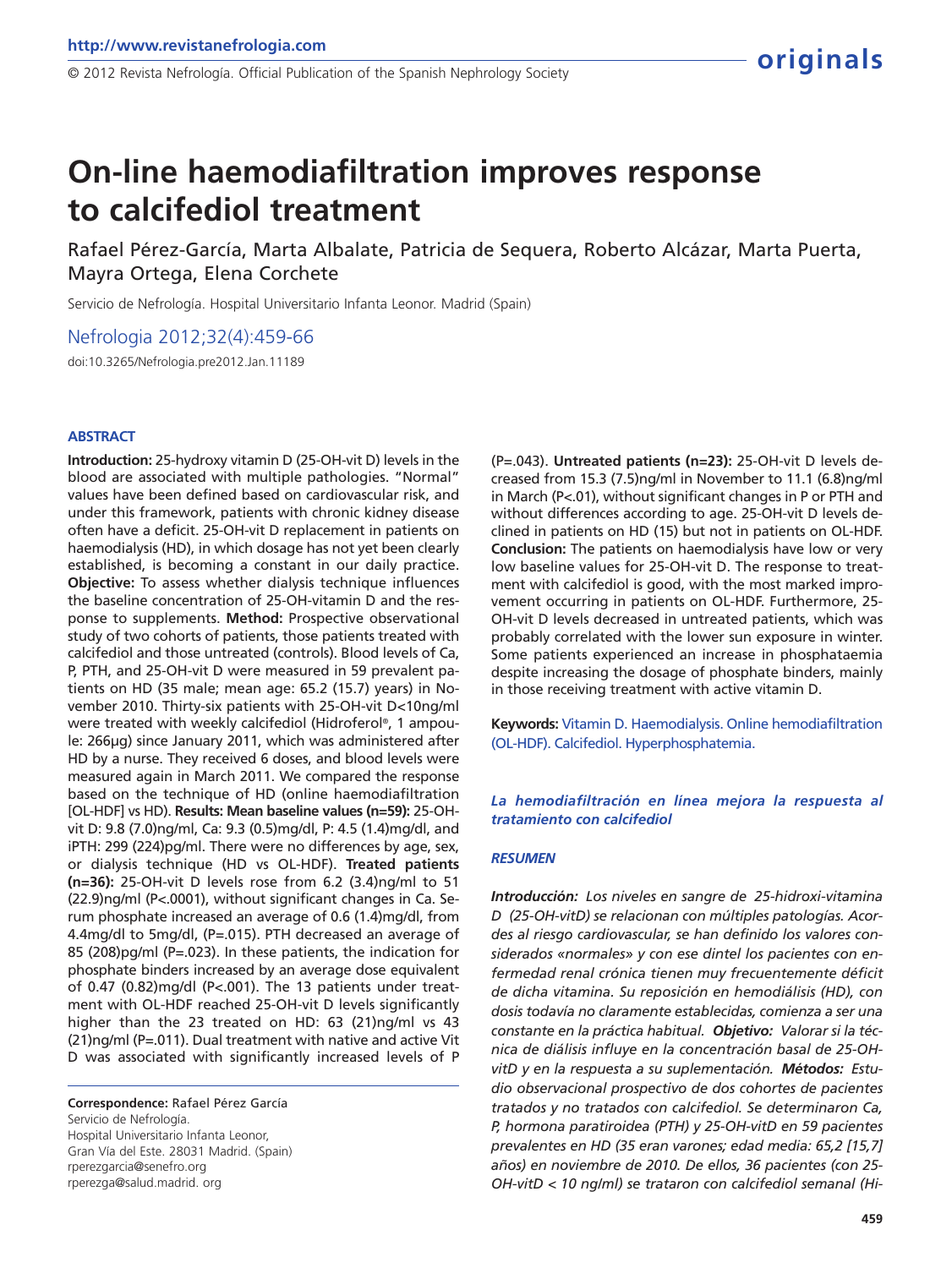*droferol® , 1 ampolla: 266 µg) administrado pos-HD por una enfermera a partir de enero de 2011. Recibieron 6 dosis y se determinaron de nuevo los niveles en marzo. Se comparó la respuesta en función de la técnica de HD. Los 22 restantes no fueron tratados y se consideran como un grupo control. Resultados: Medias basales (n = 59): 25-OH-vitD: 9,8 (7,0) ng/ml; Ca: 9,3 (0,5) mg/dl; P: 4,5 (1,4) mg/dl, y PTH intacta: 299 (224) pg/ml. No existían diferencias por edad, sexo, ni técnica (HD vs. hemodiafiltración en línea [HDF-OL]). Tratados (n = 36): Los niveles de 25-OH-vitD pasaron de 6,2 (3,4) a 51 (22,9) ng/ml, p < 0,0001, sin cambios significativos en el Ca. La fosfatemia se incrementó como media en 0,6 (1,4) mg/dl, de 4,4 a 5 mg/dl, (p = 0,015). La PTH disminuyó como media en 85 (208) pg/ml, p = 0,023. En estos pacientes la indicación de captores del P se incrementó en una dosis media equivalente de 0,47 (0,82), p < 0,001. Los 13 pacientes en tratamiento con HDF-OL alcanzaron unos niveles de 25-OH-vitD significativamente mayores que los 23 tratados con HD: 63 (21) vs. 43 (21) ng/ml, p = 0,011. El tratamiento doble con vitamina D nativa y activa se asoció de forma significativa al aumento de los niveles de P, p = 0,043. No tratados (n = 23): Los niveles de 25- OH-vitD bajaron de 15,3 (7,5) en noviembre a 11,1 (6,8) ng/ml en marzo, p < 0,01, sin cambios significativos en el P ni la PTH y sin que encontráramos diferencias según la edad. La disminución se produjo en los pacientes en HD, n = 15, y no en los que estaban en HDF-OL, n = 8. Comentario: Los niveles séricos basales de 25-OH-vitD en pacientes en HD son bajos o muy bajos. La respuesta al tratamiento con calcifediol es buena, más marcada en los pacientes en HDF-OL; mientras, en los pacientes no tratados los niveles bajan probablemente en relación con el período invernal. Algunos pacientes incrementan la fosfatemia a pesar de aumentar la cantidad de captores de P, fundamentalmente aquellos que estaban en tratamiento con vitamina D activa.*

*Palabras clave: Vitamina D. Hemodiálisis. Hemodiafiltración en línea (HDF-OL). Calcifediol. Hiperfosfatemia.*

## **INTRODUCTION**

Vitamin D deficit affects several different biological functions in the body, in addition to the classically described effects, all of which are associated with cardiovascular mortality and morbidity in patients with chronic kidney disease  $(CKD)$ .<sup>1-3</sup> Vitamin D deficiency is associated with albuminuria, hypertension, insulin resistance, diabetes, and dyslipidaemia, while vitamin D supplements (ergocalciferol and cholecalciferol) reduce mortality in institutionalised elderly patients. Vitamin D is believed to have beneficial effects due to its anti-inflammatory and anti-proliferative activity, as well as its regulatory action on endothelial dysfunction.

These effects have raised much interest in the use of different types of vitamin D, mainly 25-hydroxy vitamin D

(25-OH-vit D), although there is confusion regarding the definition of normal levels, criteria for use, dosage, and secondary side effects. We must keep in mind that, despite the fact that serum concentrations of 25-OH-vit D are considered to be the best method for assessing vitamin D deposits in the body, there is no consensus in the medical community regarding the range of normal values. In fact, reference ranges are usually based on population studies, and so normal levels can vary according to the intake of vitamin D in the region and exposure to sunlight according to latitude. Another alternative for defining normal values is to use vitamin D levels at concentrations below which adverse effects on calcium-phosphorus metabolism appear. For example, during the last century, osteomalacia-rickets was shown to develop at concentrations <10ng/ml.<sup>4</sup> According to the latest  $S.E.N.$  guidelines,<sup>5</sup> vitamin D deficiency or insufficiency should be treated following the strategies recommended for the general population, vitamin D "insufficiency" is defined as serum calcidiol levels <30ng/ml, and vitamin D "deficiency" is defined as serum calcidiol levels <15ng/ml. No studies have shown in the general population that values >40ng/ml provide any benefit.<sup>1</sup> Thus, we could conclude that, although it is not explicitly defined as such, the desired values range between 30ng/ml and 50ng/ml.

Despite these limitations for the definition of normality, according to the parameters we use more than 70% of the general population has a 25-OH-vit D deficiency,<sup>4</sup> which is even higher in patients with CKD.<sup>6-8</sup>

Using these parameters and considering the beneficial effects it may have, treatment with native vitamin D, usually in the form of calcifediol, has become common practice in all CKD patients. All nephrologists have experience in treating patients with high and low doses of active vitamin D, mainly in the form of calcitriol, in an attempt to control secondary hyperparathyroidism. The experience with this type of treatment has not been completely positive due to a high frequency of hypercalcaemia and hyperphosphataemia and associated vascular calcification, since these conditions are all associated with increased mortality in CKD patients. Meta-analyses of the relationship between treatment with vitamin  $D$  and cardiovascular events<sup>9-11</sup> have shown negative and at times doubtful results, which is in large part due to the low quality of many studies carried out. The available results conclude that calcifediol supplements improve 25-OH-vit D and 1-25-OH-vit D levels and reduce parathyroid hormone (PTH) levels, without significantly increasing the risk of hypercalcaemia or hyperphosphataemia. However, this type of treatment does not improve cardiovascular or skeletal prognoses.<sup>9</sup>

Currently, nephrologists are starting to treat haemodialysis (HD) patients with calcifediol in a completely empirical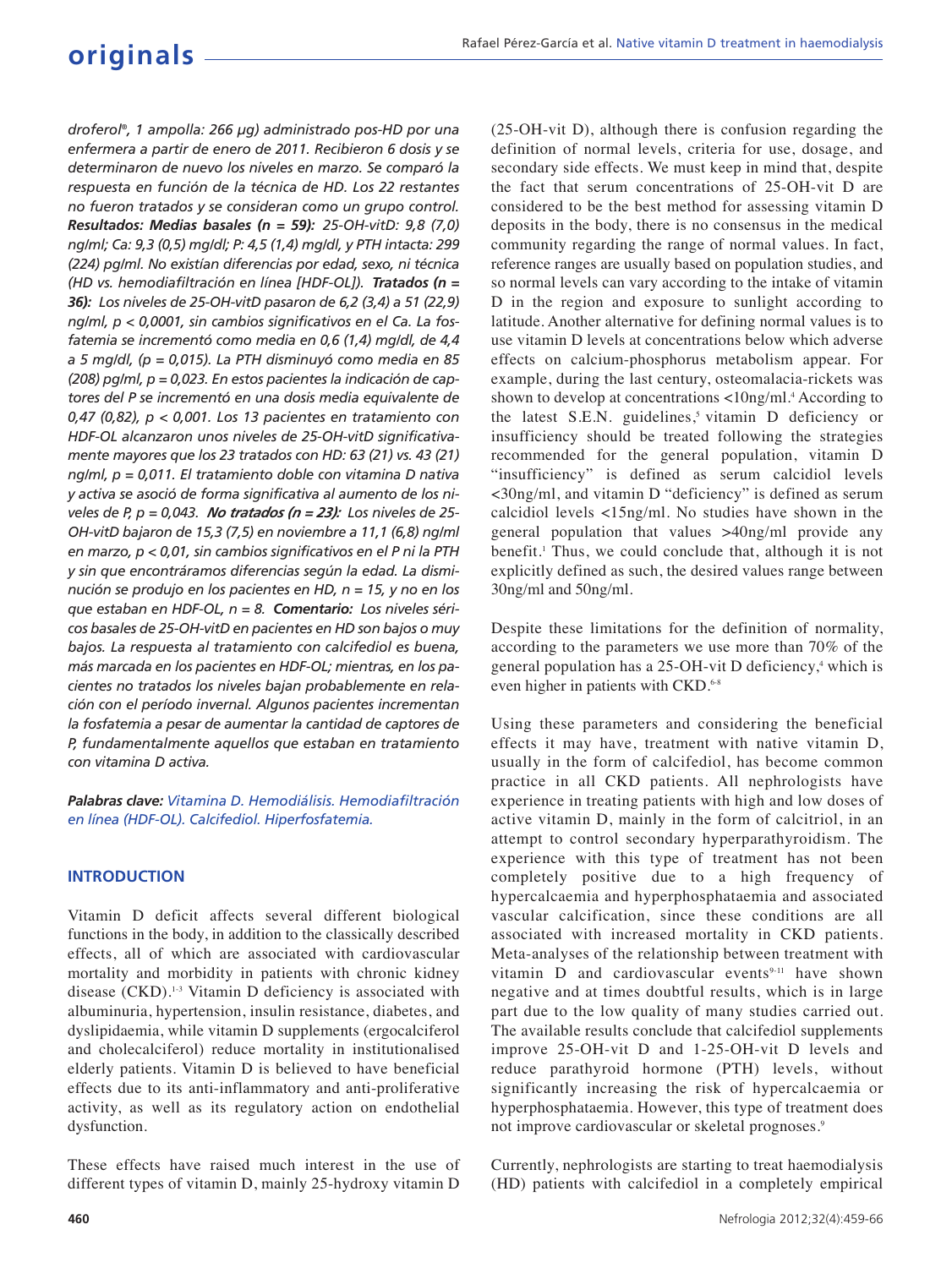manner, attempting to define appropriate doses, the secondary side effects that may be encountered, and the effects of the type of dialysis provided, since one study showed that differences can exist between on-line haemodiafiltration (OL-HDF) and post-dilution on-line haemodiafiltration (OL-P-HDF).<sup>12</sup>

With this in mind, we provided treatment with calcifediol to patients on HD with severe 25-OH-vit D deficiency  $(\langle 10ng/ml \rangle)$ .

## **OBJECTIVES**

- 1. To evaluate response to treatment with calcifediol in patients on HD with a severe 25-OH-vit D deficiency by measuring blood levels of 25-OH-vit D, PTH, total Ca (tCa), and P.
- 2. To assess whether the type of dialysis influenced baseline concentrations of 25-OH-vit D and the response to supplements.
- 3. To evaluate 25-OH-vit D levels with another treatment regimen using calcifediol.

#### **METHOD**

**Study design:** Ours was a prospective observational study involving two different cohorts of patients. We compared the results/variables at three different cut-off points in the evolution of these patients.

All prevalent patients in the haemodialysis unit of our hospital were considered valid for measuring baseline 25- OH-vit D levels.

Of the 65 patients recruited for the study, we excluded 6 that had incomplete medical follow-up records between November 2010 and March 2011 or had a concurrent disease that impeded completing the treatment protocol. Of the 59 patients included, 36 required calcifediol treatment because of a severe 25-OH-vit D deficiency (<10ng/ml). The remaining 23 patients were not treated, and this was the second cohort, which was used as the control group. In the second phase of the study (March-June 2011), all 59 patients were treated with a second dosage of calcifediol.

**Patient characteristics:** Our study sample included 35 males and 24 females with a mean age of 65.2 (15.7) years. Fifteen patients were diabetic, and mean body mass index (BMI) was 26.8 (5.3)kg/m<sup>2</sup> (range: 17.8- 43.4kg/m<sup>2</sup> ). All patients were Caucasians. The mean duration of renal replacement therapy prior to the start of the study in the overall group of 59 patients was 5.5 (6.3) years.

**Characteristics of the haemodialysis treatment:** All patients received treatment with high-flux dialysers and synthetic membranes. Dialysis sessions lasted 4 hours or more, except for patients that had a residual renal function >5ml/min of creatinine clearance. Twenty-one patients received post-dilution OL-HDF, with more than 20 litres infused per session. The mean eKt/V for all dialysis sessions was 1.85 (0.46) (range: 0.97-2.98). All haemodialysis devices used ultrapure dialysate fluid. In general, the calcium concentration in the dialysate was 1.5mmol/l.

**Concomitant treatment for mineral metabolism:** In the haemodialysis unit, patient status was maintained within the bone mineral metabolism levels established by the bone mineral metabolism guidelines of the S.E.N.<sup>5</sup> Patients received phosphate binders in order to maintain serum phosphorus levels below 5mg/dl. Cinacalcet was also used to control secondary hyperparathyroidism in cases of difficulty managing Ca and P.

**Baseline values:** Ca, P, intact PTH (iPTH) and 25-OH-vit D levels were measured in 59 prevalent HD patients in November 2010.

**Treated patients:** Calcifediol (Hidroferol® , 1 ampoule: 266µg) was administered by a nurse following HD sessions in 36 patients with severe 25-OH-vit D deficiency since January 2011. Patients received a total of 6 doses, and levels were measured again in March. We compared the response to treatment based on the type of dialysis administered: HD vs OL-HDF.

**Untreated patients:** The 23 patients that did not receive calcifediol treatment constituted the control group.

**Follow-up of second treatment:** Patients were evaluated again in June 2011, when the 59 patients were started on a new treatment protocol with calcifediol. We analysed the results from the 54 patients with complete medical histories between November 2010 and March and June 2011.

Starting in March 2011, the following treatment protocol was applied to all patients.

## **25-OH-Vit D supplement protocol on dialysis patients**

*Objective:* To maintain blood concentrations of 25-OH-vit D between 20ng/ml and 50ng/ml in all patients.

*Control examinations:* 25-OH-vit D measurements:

- In all patients when starting HD.
- Standard three-monthly visits.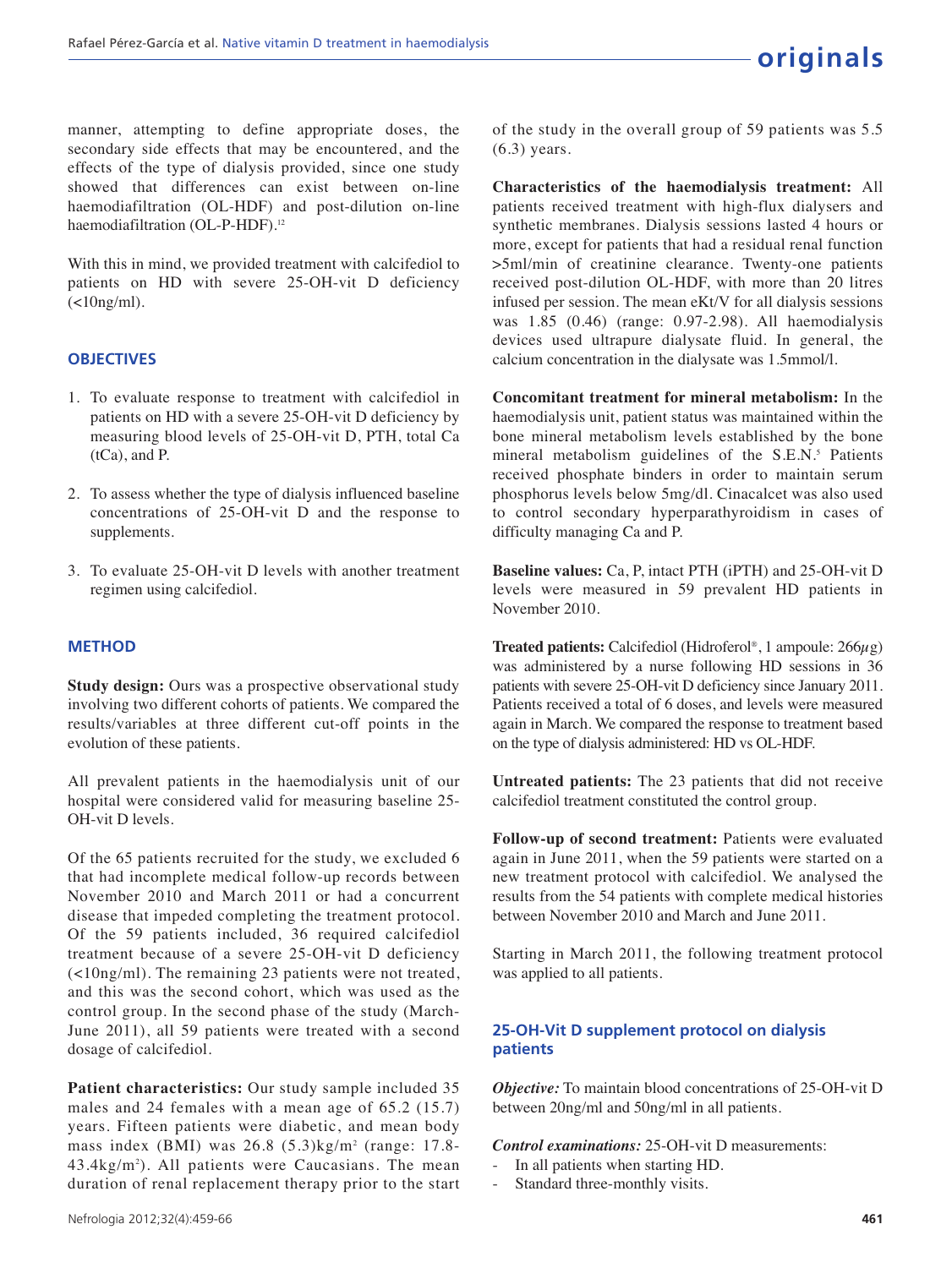*Corrective doses:* (all with ampoules of Hidroferol® , 266µg), evaluation every 3 months.

- If levels  $\langle$ 10ng/ml: 1 ampoule/2 weeks (6 doses in 3 months).
- If levels  $= 10-30$ ng/ml: 1 ampoule/month (3 doses in 3 months).
- If levels =30-50ng/ml: 1 ampoule/6 weeks (2 doses in 3 months).
- If levels >50ng/ml: suspend supplements and re-evaluate at next visit.

## Red flags

- 1. In all patients treated with Hidroferol® , Ca and P were evaluated every month.
- 2. If the patient had hypercalcaemia (Ca>9.5mg/dl) or hyperphosphataemia (P>6mg/dl), Hidroferol® was suspended temporarily.
- 3. The above was especially taken into account in patients being treated with active vitamin D (calcitriol or paricalcitol).
- 4. Currently, the usefulness of concomitant treatment with calcitriol is debatable.
- 5. When interpreting the results, seasonal variation in sunlight was taken into account.

#### **Laboratory analyses**

We measured 25-OH-vit D by immuno-chemiluminescence assay (DiaSorin LIAISON® ), using a reference value of 8.6- 54.8ng/ml. Inter-assay and intra-assay variation were 8% and 5%, respectively.

iPTH was measured using chemiluminometric technology (Advia Centaur PTH, Bayer); reference values were 10- 65pg/ml.

#### **Informed consent**

We obtained informed consent for data analysis from each patient registered in the Therapy Manager Extended® CE (TME) program. TME is a nephrological database management system specialised for the integrated clinical management of CKD and related pathologies.

#### **Statistical analysis**

We evaluated normality of each variable using the Kolmogorov-Smirnov test. These variables are expressed as mean and standard deviation in parentheses. We also present ranges when appropriate. Variables that did not follow a normal distribution are expressed as median and interquartile range.

We compared independent samples means using Student's ttests or Mann-Whitney U tests, as appropriate. We used Friedman's test to compare continuous or repeated variables. Categorical variables were compared using chi-square tests. We considered a *P*-value <.05 to be statistically significant.

All statistical analyses were performed using SPSS statistical software version 15 (SPSS Inc., Chicago, IL), with Spanish settings and the approved methods for data protection.

## **RESULTS**

For the 59 patients included in the first phase of treatment (November 2010/ March 2011), the results were the following:

#### **Baseline (mean and standard deviation) (n=59)**

Baseline blood values were: 25-OH-vit D, 9.8 (7.0)ng/ml; Ca, 9.3 (0.5)mg/dl; P, 4.5 (1.4)mg/dl; and iPTH, 299 (224)pg/ml.

Although 25-OH-vit D levels decreased with age, this relationship was not significant  $(P=0.07)$ . There were no differences in terms of 25-OH-vit D according to sex or type of dialysis treatment (HD vs OL-HDF).

Of the 59 patients, 13 were on treatment with cinacalcet, 18 with active vitamin D, 11 with calcitriol, and 7 with paricalcitol.

In addition, 39 of the 59 patients received phosphate binders, at times more than one (calcium carbonate, calcium acetate, aluminium hydroxide, sevelamer, lanthanum carbonate, and magnesium carbonate). The equivalent dosage to 1g of calcium carbonate<sup>13</sup> in terms of phosphate binding capacity was 1.23 (1.46) (Table 1).

## Treated patients (n=36)

Mean 25-OH-vit D levels increased from 6.2 (3.4)ng/ml to 51 (22.9)ng/ml (*P*<.0001), with no significant changes observed in Ca concentrations. Phosphataemia increased by a mean 0.6 (1.4)mg/dl, from 4.4m/dl to 5.0mg/dl (*P*=.015). PTH decreased by a mean of 85 (208)pg/ml (*P*=.023) (Table 2).

In this group, the indications for phosphate binders increased by a mean equivalent dose of 0.47 (0.82) (*P*<.001).<sup>13</sup>

The 13 patients on OL-HDF reached significantly higher 25- OH-vit D levels than the 23 patients treated with HD: 63 (21)ng/ml vs 43 (21)ng/ml; *P*=.011. In OL-HDF patients, the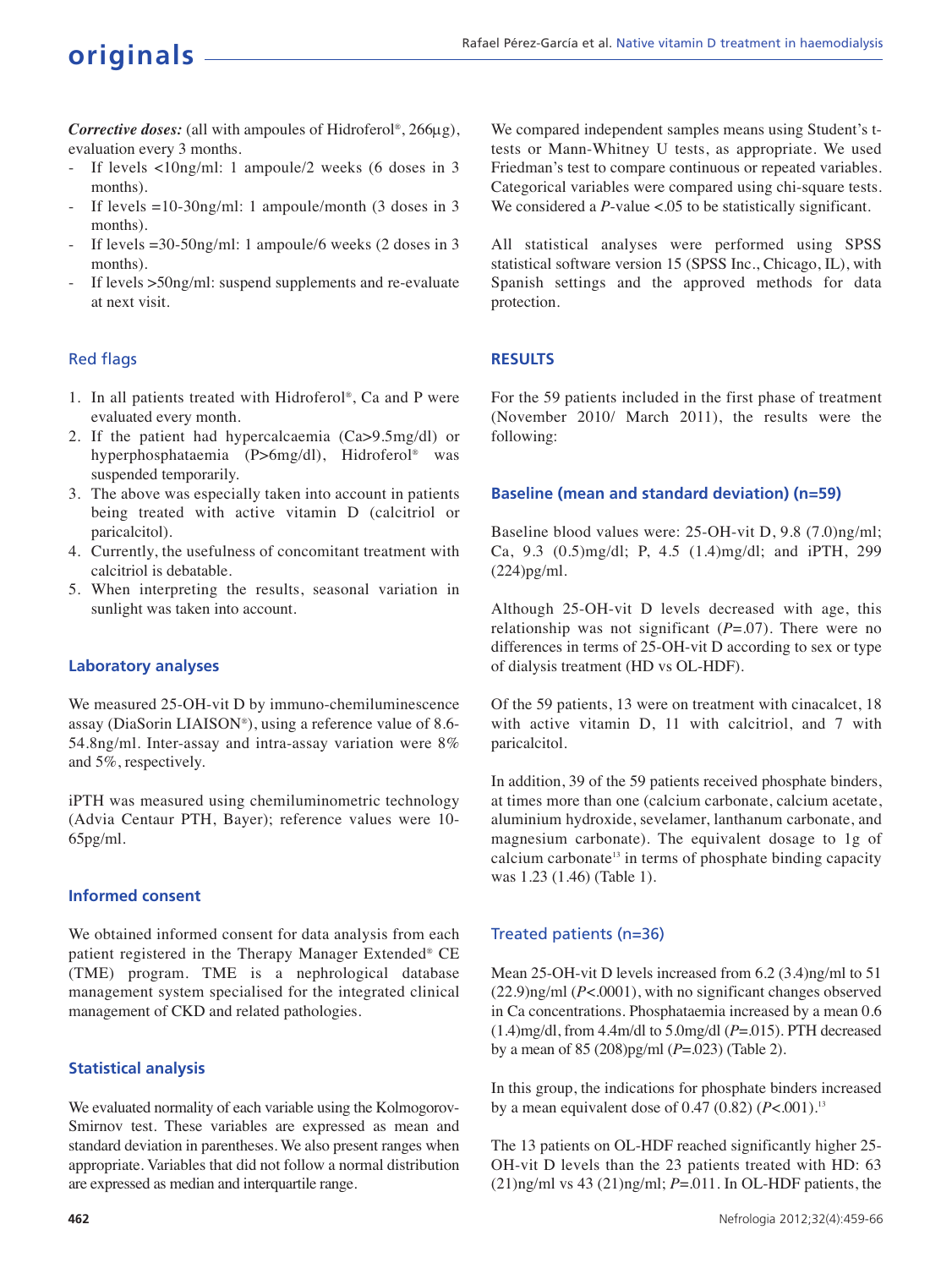| <b>Baseline variables</b><br>Mean |        | <b>Standard deviation</b> | <b>Minimum</b> | Maximum |  |
|-----------------------------------|--------|---------------------------|----------------|---------|--|
| Total calcium (mg/dl)             | 9.26   | 0.54                      | 8.00           | 10.80   |  |
| Phosphorus (mg/dl)                | 4.46   | 1.45                      | 1.90           | 10.30   |  |
| iPTH (pg/ml)                      | 298.59 | 223.88                    | 7.00           | 1028.00 |  |
| 25-OH-vit D (ng/ml)               | 9.77   | 6.96                      | 1.10           | 42.20   |  |
| Phosphate binders index           | 1.27   | .46                       | 0.00           | 5.70    |  |

**Table 1.** Baseline phosphate binder values and laboratory results for all 59 patients in November 2010

N=59 patients. Of them, 39 received phosphate binders at times more than one (calcium carbonate, calcium acetate, aluminium hydroxide, sevelamer, lanthanum carbonate, and magnesium carbonate). The equivalent dosage to 1g of calcium carbonate in terms of phosphate binding capacity is expressed as described in reference 13. 25-OH-vit D: 25-hydroxyvitamin D; iPTH: intact parathyroid hormone.

mean increase in 25-OH-vit D levels was 33.9 (7.4)ng/ml, whereas the mean increase in patients on HD was 19.7 (26.7)ng/ml (Figure 1A and Figure 1B). The time on dialysis treatment prior to inclusion in the study was not significantly different between HD (5.2 years) and OL-HDF (6 years) patients. Patients on HD were on average older than those on OL-HDF by a mean of 6 years (*P*=.103).

Of the 36 patients receiving treatment, 9 received cinacalcet in November, and this number increased to 11 in March. Eleven patients received active vitamin D treatment both in November and March.

Dual treatment with native and active vitamin D was significantly correlated with increased P levels in March, but not in June (*P*=.043).

## Untreated patients (n=23)

Mean levels of 25-OH-vit D decreased from 15.3 (7.5)ng/ml in November to 11.1 (6.8)ng/ml in March (*P*<.01), with no significant changes in P or PTH, and with no differences observed based on age. In the 15 patients on HD, 25-OH-vit D levels decreased from 15.4 (9.1)ng/ml to 9.7 (7.3)ng/ml (*P*=.001). In the 8 patients on OL-HDF, the decrease was milder, from 15.2 (3.2)ng/ml to 13.7 (5.2)ng/ml, and not significant (*P*=.529).

In March, 25-OH-vit D levels differed between treated and untreated patients, but Ca, P, and PTH levels did not (Figure 1A and Figure 1B).

**Table 2.** Blood level values in November 2010 (pre-treatment) and in March 2011 (post-treatment) for 36 patients that received 25-OH-vit D and 23 untreated controls

|                         | Treated with calcifediol n=36 |                   | No calcifediol $n=23$ |                 |                   |        |
|-------------------------|-------------------------------|-------------------|-----------------------|-----------------|-------------------|--------|
|                         | November 2010                 | <b>March 2011</b> | Ρ                     | November 2010   | <b>March 2011</b> | Ρ      |
|                         | pre-treatment                 | post-treatment    |                       | pre-treatment   | post-treatment    |        |
| Total calcium (mg/dl)   | 9.25(0.54)                    | 9.14(0.59)        | ns                    | 9.26(0.57)      | 8.94(0.57)        | ns     |
| Phosphorus (mg/dl)      | 4.38(1.29)                    | 4.95(1.42)        | 0.015                 | 4.60(1.69)      | 4.94(1.33)        | ns     |
| $i$ PTH ( $pq/ml$ )     | 324.57 (228.77)               | 246.89 (150.67)   | 0.023                 | 259.04 (215.11) | 258.39 (178.79)   | ns     |
| 25-OH-vit D (ng/ml)     | 6.22(3.41)                    | 50.51 (22.89)     | < 0.001               | 15.33(7.51)     | 11.09(6.83)       | < 0.05 |
| Phosphate binders index | 1.35(1.56)                    | 1.83(1.82)        | < 0.001               | 1.14(1.32)      | 1.17(1.39)        | ns     |

N=59 patients. Of them, 39 received phosphate binders at times more than one (calcium carbonate, calcium acetate, aluminium hydroxide, sevelamer, lanthanum carbonate, and magnesium carbonate). The equivalent dosage to 1g of calcium carbonate in terms of phosphate binding capacity is expressed as described in reference 13. 25-OH-vit D: 25-hydroxyvitamin D; iPTH: intact parathyroid hormone; ns: not significant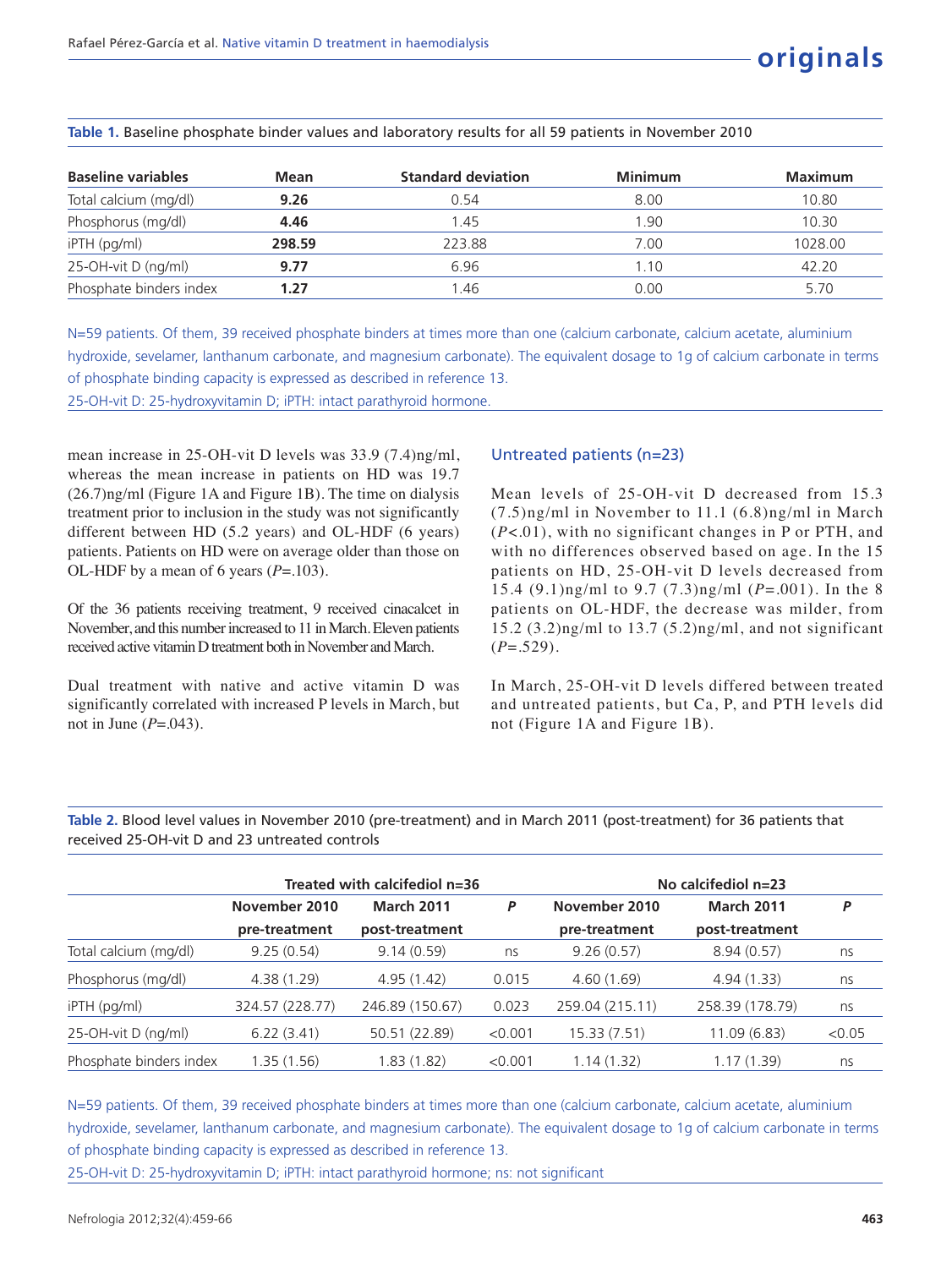

#### **Figure 1.** Response to calcifediol according to dialysis technique administered

A) Thirty-six patients with severe 25-OH-vit D deficiency were treated with weekly doses of calcifediol (Hidroferol® , 1 ampoule: 266µg) administered following haemodialysis sessions; 23 were on haemodialysis (HD) and 13 received on-line haemodiafiltration (OL-HDF). B) The 23 patients that did not receive treatment constituted the control group. In the 15 patients on HD, 25-OH-vit D levels decreased from 15.4 (9.1)ng/ml to 9.7 (7.3)ng/ml; *P*=.001. In the 8 patients on OL-HDF, the decrease was less severe: 15.2 (3.2)ng/ml to 13.7 (5.2)ng/ml; and not significant (*P*=.529).

### Evolution after implementation of the new treatment protocol (n=54)

Between November 2010 and June 2011, we monitored the progression of 54 patients. Table 3 summarises the results. With the change of treatment, we observed a decrease in mean levels from March to June, but there continued to be patients with both high and low levels.

#### **DISCUSSION**

Baseline 25-OH-vit D levels in our study were low or very low, which often occurs in CKD patients and even in the general population. Only one patient had more than 30ng/ml. Which factors contribute to 25-OH-vit D levels and vitamin D balance? The roles of sun exposure and provitamin D intake through diet and supplements have been well established.<sup>14</sup> Other cofactors, such as obesity and skin colour, also influence 25-OH-vit D levels. Variations in genes near those involved in cholesterol synthesis (DHCR7), hydroxylation (CYP2R1, CYP24A1), and vitamin D transport also play important roles.<sup>15</sup> Some variants of these loci identify individuals at a high risk of vitamin D deficiency. CKD patients have low levels due to P retention and increased FGF23 and PTH. In addition to reducing the synthesis of 1-25-OH-vit D, one or more of these processes probably increases the metabolism of 25-OH-vit D and 1-25- OH-vit D through 24 hydroxylase.

Although 25-OH-vit D values are low compared to normal levels, we have yet to properly establish target values in patients with CKD on HD, as the use of reference values from other populations probably would not work. We still do not fully understand the relationship between 25-OH-vit D and the appearance of different pathologies in the general

**Table 3.** Evolution of 25-OH-vit D levels in measurements taken in November, March, and June. Change in levels according to two different treatment regimens

| Mean    | <b>Standard deviation</b> | Minimum | Maximum |
|---------|---------------------------|---------|---------|
| 9.9074  | 7 05092                   | .90     | 42.20   |
| 35 4796 | 26 97139                  | 150     | 115.00  |
| 29 0963 | 15 50624                  | 830     | 89.7    |
|         |                           |         |         |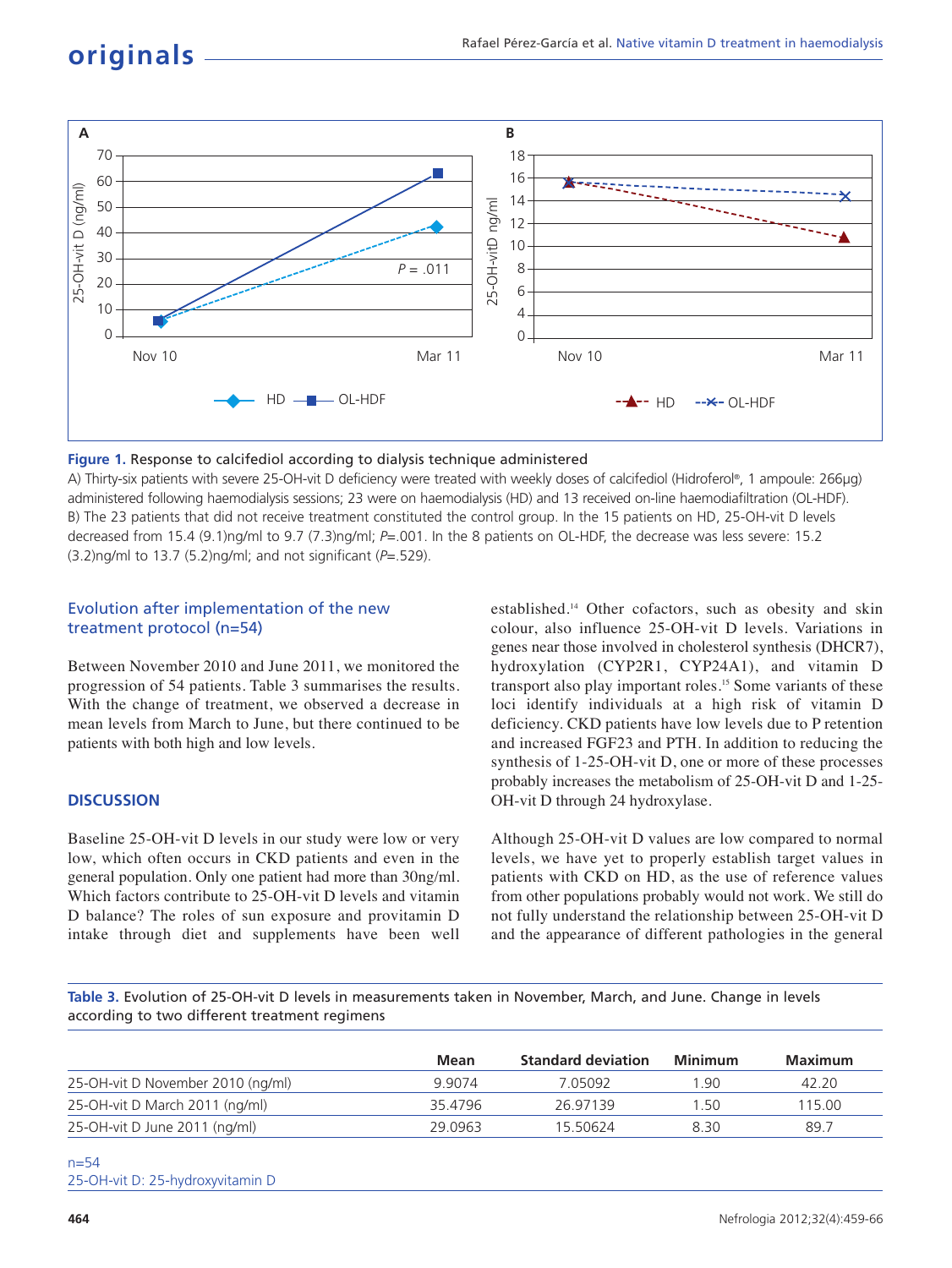population. In Europeans, 25-OH-vit D levels are higher in Nordic countries and the Mediterranean ones.<sup>16</sup> However, in these same countries we can find a greater level of solar exposure and a lower incidence of cardiovascular events and risk. In order to determine target 25-OH-vit D levels, we need to perform more studies in the CKD patients on dialysis that establish the ranges associated with potential benefits and prevent complications.

With regard to the general population, there is still a dilemma whether or not to systematically treat patients with vitamin D and whether measuring 25-OH-vit D levels is useful or not.<sup>17</sup> Vitamin D intoxication is a well established phenomenon, causing renal colic, vascular complications, and even renal failure due to nephrocalcinosis. These situations generally arise when intensive treatments, with 25- OH-vit D levels  $>200\mu$ g/l.

Calcifediol treatment significantly increased blood levels of 25-OH-vit D in patients on HD. Furthermore, levels decrease in untreated patients, which was probably correlated with the lower sun exposure in winter. We need to find doses and methods of administration that maintain levels within desired ranges. In June 2011, despite reducing the dosage, we continued to observe patients with 25-OH-vit D levels outside the target range; treatment should probably be set on an individual basis, taking into account the time of year.

Increased availability of 25-OH-vit D has been shown to increase 1-25-OH-vit D levels. This increase inhibits PTH and intestinal absorption of Ca and P, which in our case mean a significant increase in phosphataemia despite the increased use of phosphate binders. In our study, hyperphosphataemia was more frequent in patients treated with calcifediol than in those treated with active forms of vitamin D, calcitriol or paricalcitol. This demonstrates a need to control phosphataemia when using these drugs, especially when using active vitamin D metabolites. The use of calcitriol should probably be reduced in these patients. The presumed benefits of normalising/increasing 25-OH-vit D levels could be counteracted by increased phosphataemia or risk of vascular calcification. Patients with CKD cannot eliminate increased Ca and P intake as a person without renal failure can do. This issue determines a non-selective treatment with vitamin D of CKD patients. On the other hand, we must take into account the economic impact of vitamin D treatment in CKD patients, which is much higher with active vitamin D forms than native ones.<sup>18</sup> This should provide the motivation for a comparison between these drugs in this type of patients.

In our experience, baseline levels were not different between patients on HD and those on OL-HDF, as has been observed in another study.<sup>12</sup> In our case, the population on OL-HDF was not comparable to that on HD; among other differences, the former were younger. However, we did observe a better

response to treatment in patients on OL-HDF. This cannot be explained by sun exposure, race, obesity, or diet. One possible hypothesis is that OL-HDF eliminates the molecules involved in the stimulation of 24 hydroxylase (CYP24A1).<sup>19</sup> We also observed a lower decrease of vitamin D levels in winter in OL-HDF patients that went untreated as compared to those on HD.

In conclusion, OL-HDF patients had a better response to treatment with calcidiol, and concentrations varied by season, necessitating a personalised treatment regimen that we have yet to define.

## **Conflicts of interest**

The authors affirm that they have no conflicts of interest related to the content of this article.

## **REFERENCES**

- 1. Holick MF. Vitamin D: important in the prevention of cancers, type 1 diabetes, heart disease, and osteoporosis. Am J Clin Nutr 2004;79:362-71.
- 2. Mehrotra R, Kermah DA, Salusky IB, Wolf MS, Thadhani RI, Chiu YW, et al. Chronic kidney disease, hypovitaminosis D, and mortality in the United States. Kidney Int 2009;76(9):977-83.
- 3. Wolf M, Shah A, Gutierrez O, Ankers E, Monroy M, Tamez H, et al. Vitamin D levels and early mortality among incident hemodialysis patients. Kidney Int 2007;72(8):1004-13.
- 4. Gómez Alonso C, Naves Díaz M, Rodríguez García M, Fernández Martín JL, Cannata Andía JB. Revisión del concepto de "suficiencia e insuficiencia" de vitamina D. Nefrologia 2003;23 (Suppl 2):73-7.
- 5. Torregrosa JV, Bover J, Cannata Andía J. Guías S.E.N.: Recomendaciones de la S.E.N. para el manejo de las alteraciones del metabolismo óseo-mineral en los pacientes con enfermedad renal crónica. Nefrologia 2011;31(Suppl 1):1-2.
- 6. LaClair RE, Hellman RN, Karp SL, Kraus M, Ofner S, Li Q, et al. Prevalence of calcidiol deficiency in CKD: a cross-sectional study across latitudes in the United States. Am J Kidney Dis 2005;45(6):1026-33.
- 7. Bhan I, Burnett-Bowie SA, Ye J, Tonelli M, Thadhani R. Clinical measures identify vitamin D deficiency in dialysis. Clin J Am Soc Nephrol 2010;5(3):460-7.
- 8. González EA, Sachdeva A, Oliver DA, Martin KJ. Vitamin D insufficiency and deficiency in chronic kidney disease: A single center observational study. Am J Nephrol 2004;24:503-10.
- 9. Kandula P, Dobre M, Schold JD, Schreiber MJ Jr, Mehrotra R, Navaneethan SD. Vitamin D supplementation in chronic kidney disease: a systematic review and meta-analysis of observational studies and randomized controlled trials. Clin J Am Soc Nephrol 2011;6(1):50-62.
- 10. Wang L, Manson JE, Song Y, Sesso HD. Systematic review: Vitamin D